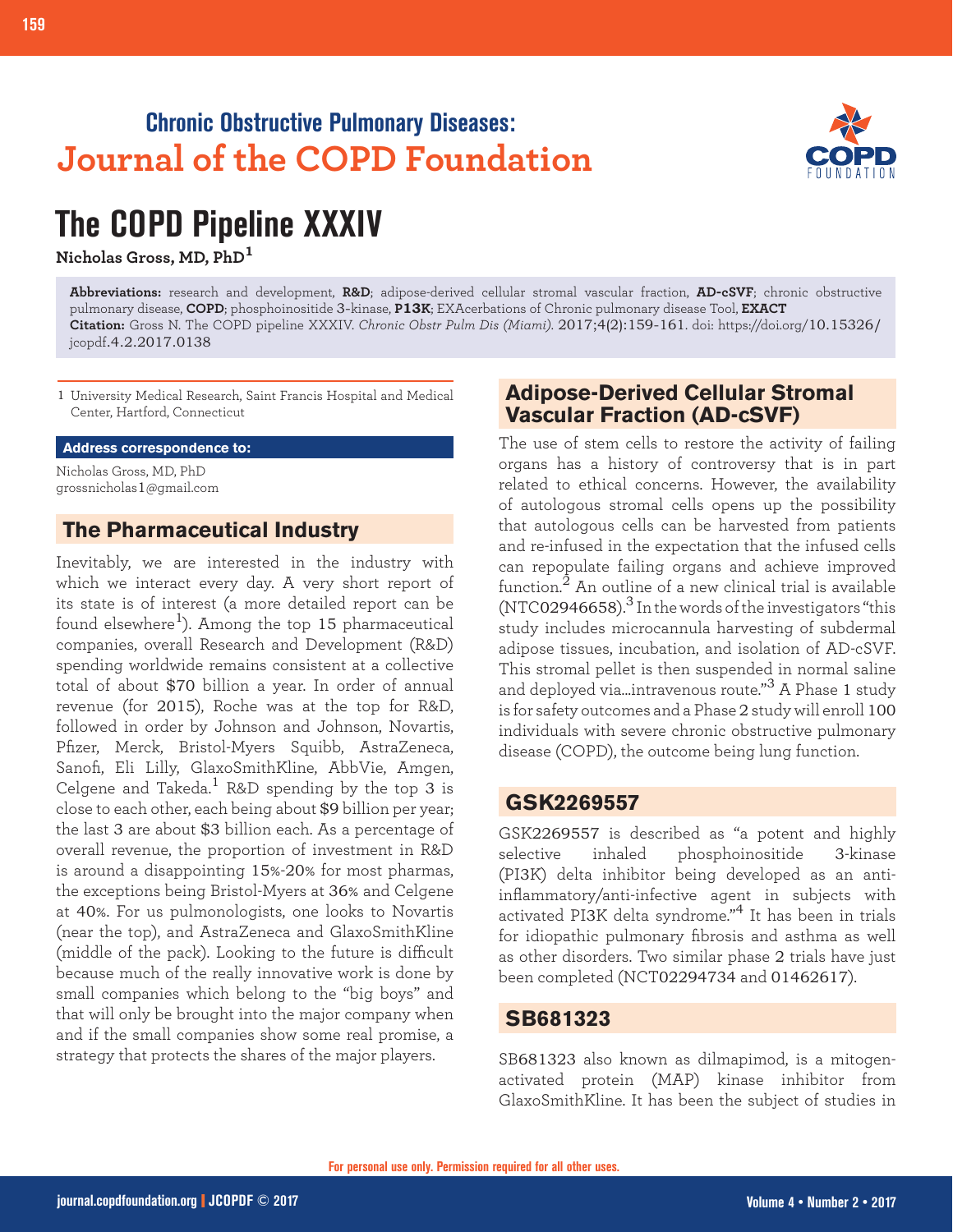rheumatoid arthritis, neuropathic pain, coronary artery disease and now COPD. The trial (NCT00564746) is a Phase 1 study in healthy individuals and is now completed. A previous Phase 2 COPD trial was completed but there do not seem to be any reported results.

#### **Danirixin**

Danirixin, a GlaxoSmithKline agent, is a small molecule reversible C-X-C chemokine receptor-2 antagonist with high-affinity and selectivity. Two trials have been completed, one being in healthy individuals, a second in patients with COPD. One ongoing randomized, placebo controlled study is in phase 2. The trial aims to recruit 600 individuals with moderate or severe COPD. The individuals will receive placebo or drug twice daily by mouth for 24 weeks. The primary outcomes include pulmonary function, pulmonary symptoms as determined by a subset of the EXAcerbations of Chronic pulmonary disease Tool (EXACT), and adverse events (NCT03034967).<sup>5</sup>

#### **AQX-1125**

AQX-1125, an Aquinox agent, is an activator of SHIP1, the agent that controls the PI3K cellular signaling pathway. Activation of SHIP1 reduces the migration of immune cells and thus reduces inflammation.<sup>6</sup> A new trial will enroll a total of 400 individuals with severe or very severe COPD. The agent (or placebo) will be administered orally, once daily, and will be maintained for 12 weeks. The primary outcome is a change in current symptoms as measured by the EXACT tool  $(NCT 01954628).$ 

#### **PEP03**

PEP03 is an orally active 5-LO inhibitor being developed in Taiwan. Its action is to block both cysteinyl leukotrienes and leukotriene B4. Clinical studies (unpublished) indicate that it is capable of improving lung function in asthmatic patients. Because there is evidence that leukotrienes may also contribute to the pathology of COPD, $^8$  the present study has been initiated (NCT00219648). It is a phase 2 randomized double-blind, placebo-controlled, dose-finding, 12-week trial in COPD individuals. The primary and secondary outcomes are not stated; the status of the study is

unknown according to ClinicalTrials.gov.<sup>9</sup>